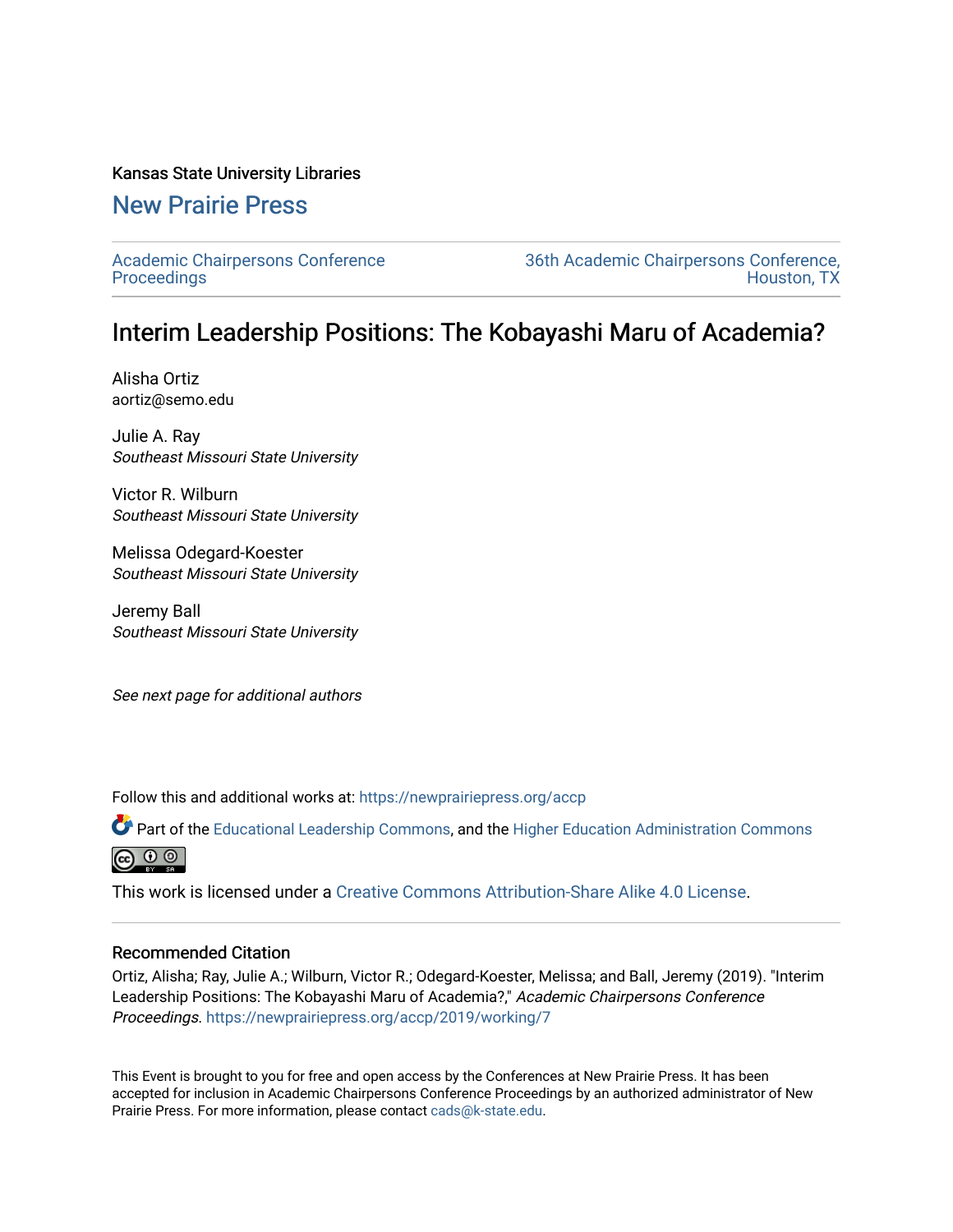# Presenter Information

Alisha Ortiz, Julie A. Ray, Victor R. Wilburn, Melissa Odegard-Koester, and Jeremy Ball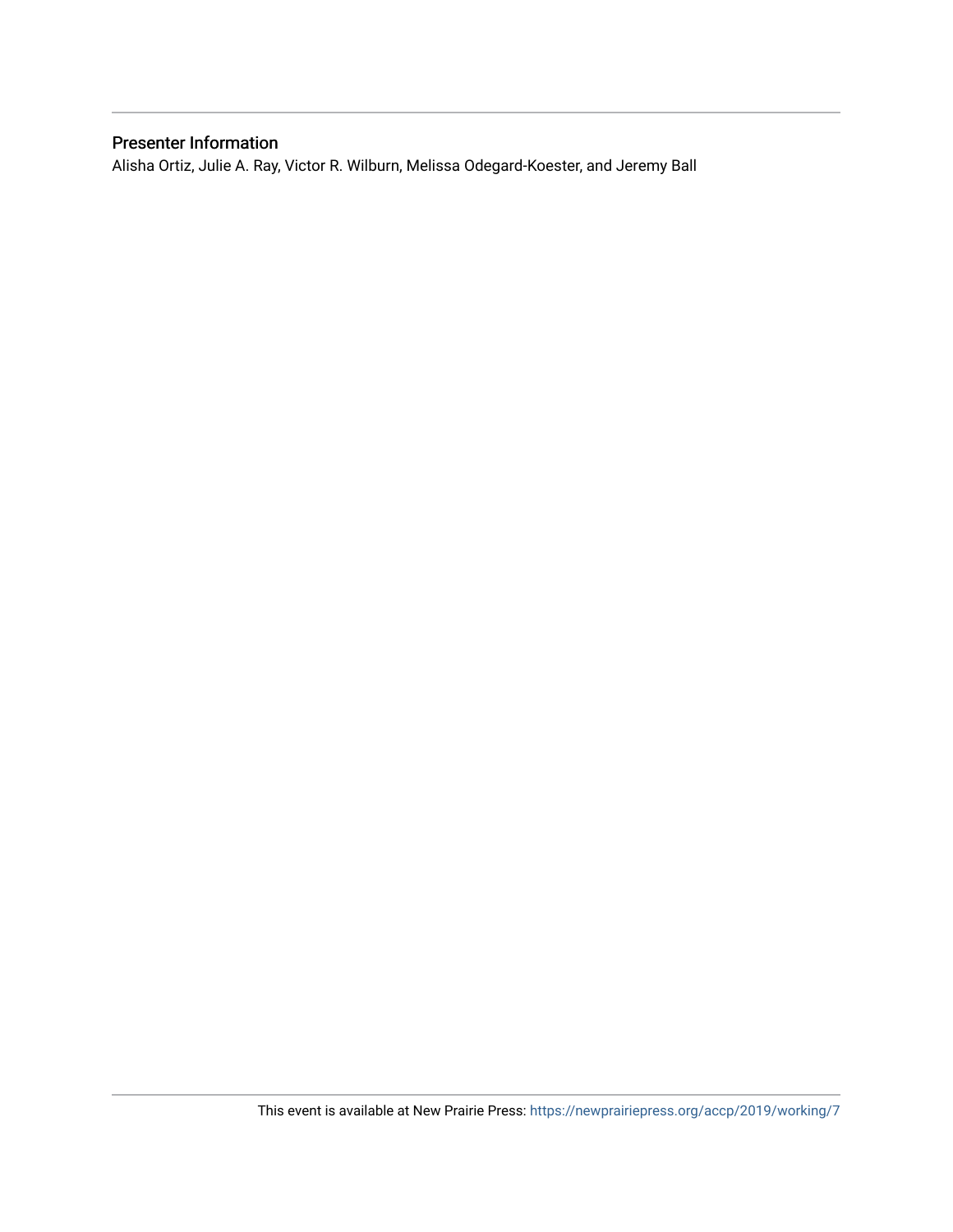- 1) Presentation Title: "Interim Leadership Positions: The Kobayashi Maru of Academia?"
- 2) Presenter Information

# **Jeremy Ball**

Jeremy Ball is Chair of the Department of Criminal Justice, Social Work and Sociology at Southeast Missouri State University. He joined Southeast as Chair of Criminal Justice and Sociology in 2015, prior to the merging of departments. Before that he was faculty at Boise State University for 11 years, 3 of those spent as Chair. He holds a BA in Criminal Justice & Psychology from Indiana University, a JD from Indiana University School of Law – Indianapolis, and a PhD in Criminal Justice from University of Nebraska – Omaha.

# **Melissa Odegard-Koester**

Melissa Odegard-Koester is Chairperson and Professor of the Department of Psychology and Counseling at Southeast Missouri State University in Cape Girardeau, Missouri. She served as interim chairperson of the Department of Psychology in the previous year. She is also a Licensed Professional Counselor in Missouri and has clinical expertise in a variety of mental health areas such as depression, anxiety, LGBT+ concerns, and social justice advocacy. She has authored and co-authored publications, presentations, and workshops in the fields of counseling, counselor education, and higher education. Dr. Odegard-Koester earned her Ph.D. in Counselor Education and Counseling at Idaho State University.

## **Alisha Youngblood Ortiz (Primary Presenter)**

Alisha Youngblood Ortiz is Associate Dean of the Harrison College of Business & Computing at Southeast Missouri State University. She spent two years as Interim Chair of the Department of Accounting before the university underwent reorganization. She teaches business statistics and management science. Dr. Ortiz earned her BSIE, MSIE, and PhD in Industrial Engineering at the University of Arkansas.

## **Julie Ray**

Julie Ray has been the Chair of the Dept. of Elementary, Early and Special Education at Southeast Missouri State University since 2011. She began this position as an Interim Chair and served in that role for 2 years. She has a PhD in Curriculum & Instruction: Early Childhood Education from the University of Missouri: Columbia. In addition to the chair position, she teaches undergraduate and graduate courses in the early childhood program.

## **Victor Wilburn**

Victor R. Wilburn is the Chairperson for the Department of Child and Family Studies (CFS) at Southeast Missouri State University. His responsibilities are to coordinate and oversee the Department which consists of 10 full-time faculty, eight part-time faculty, and over 175 undergraduate students. Dr. Wilburn's activities consist of teaching in CFS and education, research, and student advising. Dr. Wilburn has also provided consultation and trainings to organizations committed to community development and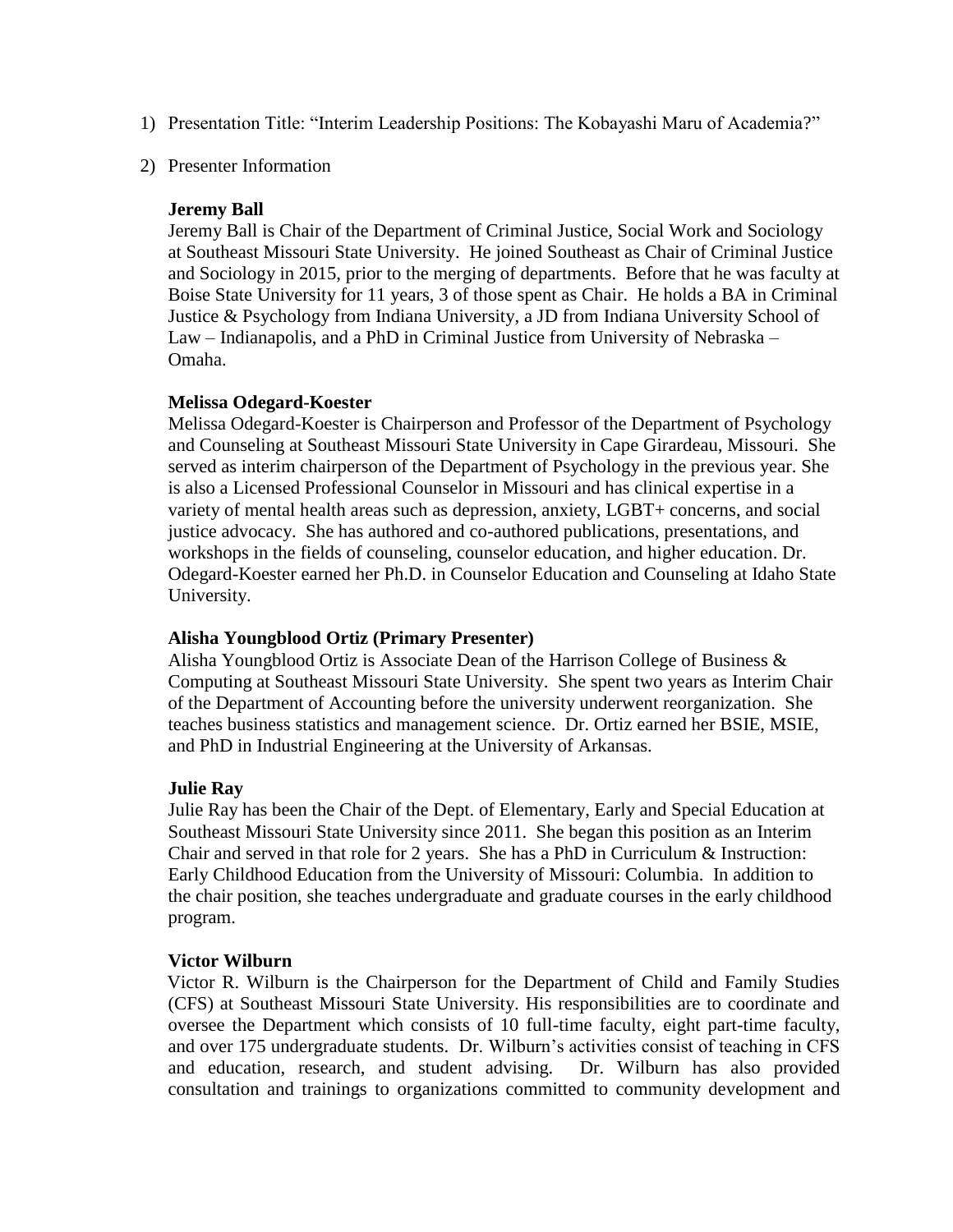preschool education. His research focus is rural families/community development and suicidality and domestic violence among youth. His works have been published in journals and presented at conferences. He has been at the position of Interim Chair of Human Environmental Studies (January, 2017 to July 2018) and the position of Chairperson of Child and Family Studies (August 2018 to Present).

- 3) Disciplines: Educational Leadership, Higher Education
- 4) Presentation Theme: Working with Faculty and Administration
- 5) Presentation Type: Best Practice Presentation (45 minutes)
- 6) Abstract:

Leading a department through a transition such as reorganization or restructuring is difficult. When the unit leader is in an interim position, this is even more complicated. This presentation will be led by faculty who were all in interim leadership positions during major transitions in leadership, restructuring, and staff layoffs.

- 7) Keywords: Managing Change, Leadership, Transition, Academic Restructuring, Conflict
- 8) Presentation Document:

Interim administration appointments can occur for a variety of reasons: an unplanned departure, an 'off-cycle' decision to step down and resume a regular faculty position, a failed search, etc. When a vacancy occurs it can be a wonderful opportunity for someone to see if they would enjoy an administrative role. In some cases, the interim has no administrative career aspirations, but is simply willing to perform a valuable service in a time of need.

However, there are unique challenges that can come with an interim position. Because there is a fixed "end date," it can be difficult to initiate change within the unit. The usual level of resistance to change can be amplified by the fear of uncertainty. Interim chairs can also be in the awkward position of later applying for a position in which they have already been serving.

This session will be facilitated by a group of leaders who have all either served as an interim in recent years or led a department that was reorganized resulting in a change in leadership. We will discuss how to balance the need to be innovative with curricula and programs with an interim chair's personal desire to be conservative and not "rock the boat".

9) Recommended Citation: